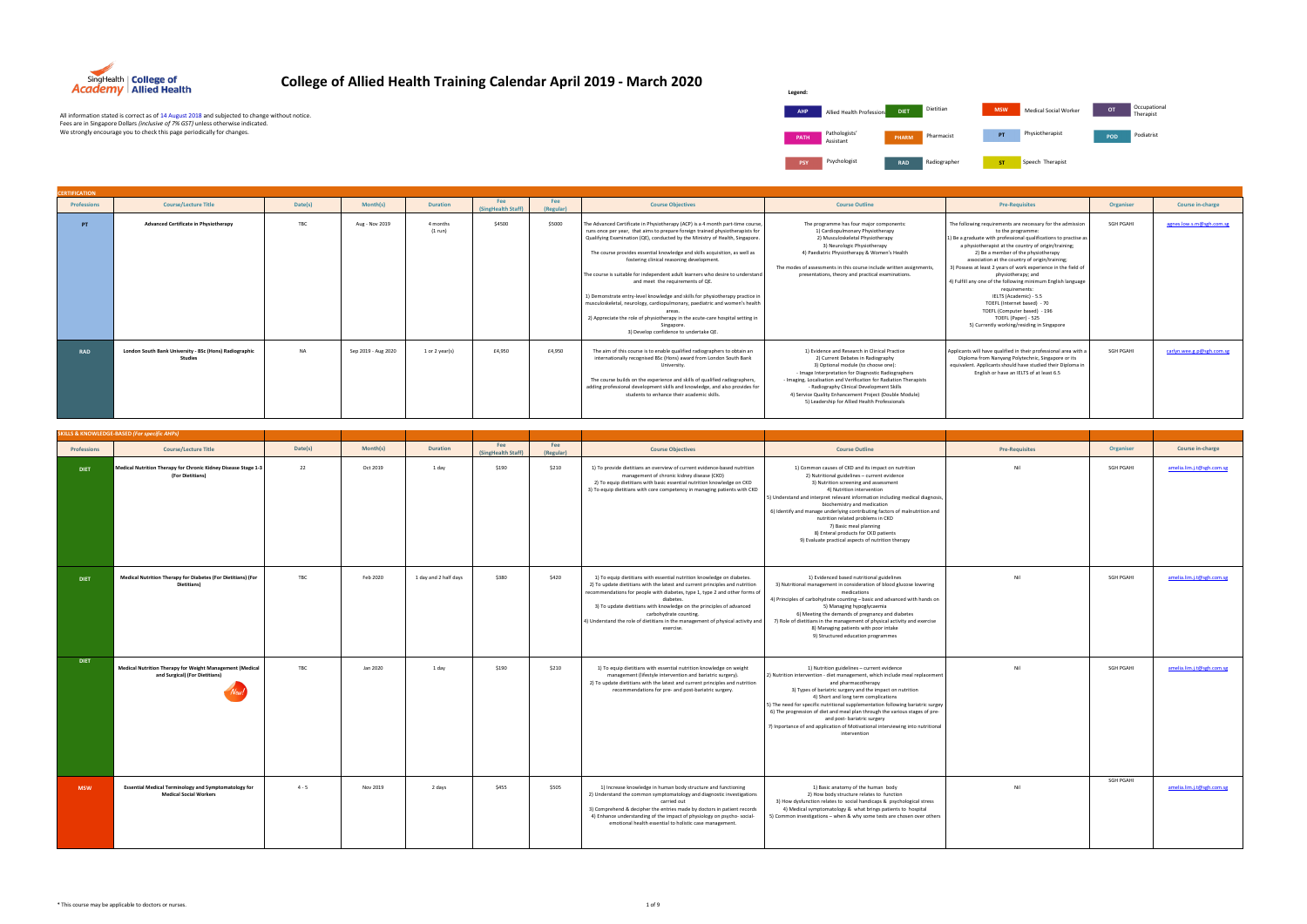|                    | SKILLS & KNOWLEDGE-BASED (For specific AHPs)                                                                            |         |                       |                 |                           |                  |                                                                                                                                                                                                                                                                                                                                                                                                                                                                                                                                                                                                                                                                                                                                                                                                                                                                                                                                                              |                                                                                                                                                                                                                                                                                                                                                                                                                                                                                                                                                                                           |                       |                  |                          |
|--------------------|-------------------------------------------------------------------------------------------------------------------------|---------|-----------------------|-----------------|---------------------------|------------------|--------------------------------------------------------------------------------------------------------------------------------------------------------------------------------------------------------------------------------------------------------------------------------------------------------------------------------------------------------------------------------------------------------------------------------------------------------------------------------------------------------------------------------------------------------------------------------------------------------------------------------------------------------------------------------------------------------------------------------------------------------------------------------------------------------------------------------------------------------------------------------------------------------------------------------------------------------------|-------------------------------------------------------------------------------------------------------------------------------------------------------------------------------------------------------------------------------------------------------------------------------------------------------------------------------------------------------------------------------------------------------------------------------------------------------------------------------------------------------------------------------------------------------------------------------------------|-----------------------|------------------|--------------------------|
| <b>Professions</b> | <b>Course/Lecture Title</b>                                                                                             | Date(s) | Month(s)              | <b>Duration</b> | Fee<br>(SingHealth Staff) | Fee<br>(Regular) | <b>Course Objectives</b>                                                                                                                                                                                                                                                                                                                                                                                                                                                                                                                                                                                                                                                                                                                                                                                                                                                                                                                                     | <b>Course Outline</b>                                                                                                                                                                                                                                                                                                                                                                                                                                                                                                                                                                     | <b>Pre-Requisites</b> | Organiser        | Course in-charge         |
| OT                 | A Safer Home: Risks Identifications and Home Modifications                                                              | TBC     | Oct or Nov 2019       | 2 days          | \$490                     | \$545            | 1) To gain an overview of fall risks factors and fall risks assessment<br>2) Demonstrate the ability in selection of home assessment tools for varied<br>client groups (clients with physical, cogntive and vision impairment)<br>3) Be equipped with skills in home assessment and home modifications for<br>varied clients group<br>4) To equip with knowledge of home assessment report writing                                                                                                                                                                                                                                                                                                                                                                                                                                                                                                                                                           | 1) Effectiveness of Home Modifications & Influencing Factors<br>2) Fall Risks Assessment<br>3) Home Assessment<br>4) Home Modifications for Varied Conditions<br>5) Hands On for Home Modifications<br>6) Community Resources & Home Visit Report                                                                                                                                                                                                                                                                                                                                         | Nil                   | <b>SGH PGAHI</b> | joyce.lee.g.l@sgh.com.sg |
| OT                 | <b>Clinical Application of Proprioceptive Neuromuscular</b><br><b>Facilitation (PNF):</b><br><b>Introductory Course</b> | TBC     | TBC                   | 3 days          | \$970                     | \$1080           | 1) Gain an understanding of the philosophy and principles of PNF<br>2) Be skilled in the performance of the basic patterns of PNF including: (a)<br>Scapular patterns, (b) Pelvic patterns, (c) Upper limb patterns, (d) Lower limb<br>patterns<br>3) Acquire the ability to apply the techniques of PNF in a variety of both<br>musculoskeletal and neurological conditions requiring movement re-education.<br>4) Be able to utilise PNF techniques as an efficient, effective method of<br>increasing range of movement.<br>5) Develop an understanding of how to incorporate PNF with other treatment<br>approaches in musculoskeletal and neurological conditions.<br>6) Have an ability to utilise PNF techniques in functional activities such as bed<br>mobility, gait and sporting actions.<br>7) Develop an understanding of the current literature supporting the wide<br>range of clinical uses of PNF.                                          | The course will focus on skill development, clinical assessment and functional<br>application utilising the PNF approach in management of a variety of<br>musculoskeletal, orthopaedic and neurological conditions. It has a large<br>practical component.<br>1) History of PNF Principles Techniques<br>2) PNF & Stretching<br>3) Pelvic Patterns<br>4) LE Patterns<br>5) UE Patterns<br>6) Scapula Patterns<br>7) Integrating Clinical Approaches<br>8) Functional Application<br>9) Patient Demonstration & Discussion<br>10) Integration of Clinical Approaches                       | Nil                   | SGH PGAHI        | joyce.lee.g.l@sgh.com.sg |
| OT                 | Cognitive Rehabilitation : An Overview of Evaluations and<br><b>Interventions for Adult Population</b>                  | TBC     | Aug 2019              | 3 days          | \$900                     | \$1000           | 1) Define cognition and the place of cognition in contemporary occupational<br>therapy practice.<br>2) Discuss international occupational therapy trends in the areas of cognitive<br>assessment and intervention; a focus on 'functional cognition'.<br>3) Critically appraise assessments used by occupational therapists to assess<br>cognitive capacity and discuss their relevance and application to an Asian<br>population.<br>4) Brief and detailed cognitive assessments suitable for both acute and<br>community settings.<br>5) Interpret and report relevant findings from assessment.<br>6) Establish and prioritize therapy goals.<br>7) Design intervention that aims to improve cognitive strategy use during<br>occupational performance or compensate for losses that will not change.<br>8) Compensatory strategies for cognitive impairments.<br>9) Hospital based vs community based programmes.<br>10) Measure the outcome of therapy. | 1) Assess adults with cognitive impairment following acquired brain<br>impairment (eg. stroke, traumatic brain injury, Parkinson's disease, multiple<br>sclerosis, dementia) or other conditions that impact on cognition (eg. chronic<br>pain, prolonged low vision, mental health disorders, intellectual disabilities or<br>the consequences of chemotherapy following cancer)<br>2) Use assessment findings to design intervention                                                                                                                                                    | Nil                   | <b>SGH PGAHI</b> | joyce.lee.g.l@sgh.com.sg |
| <b>OT</b>          | Management of clients with Upper Limbs conditions<br>(Rheumatology)                                                     | TBC     | Jul, Aug or Sep 2019  | 2 days          | \$490                     | \$545            | 1) Apply knowledge in managing Rheumatoid conditions<br>2) Master skills in fabricating basic splints appropriate for such conditions.                                                                                                                                                                                                                                                                                                                                                                                                                                                                                                                                                                                                                                                                                                                                                                                                                       | 1) Common Rhemutoid conditions (OA, RA, RSI)<br>2) Overview on the impact of rheumotoid conditions<br>3) Population commonly affected<br>4) Progression of conditions<br>5) Role of Occupational Therapist<br>6) Evidence Based Management<br>7) Common splints fabricated for such conditions                                                                                                                                                                                                                                                                                            | Nil                   | <b>SGH PGAHI</b> | joyce.lee.g.l@sgh.com.sg |
| OT                 | Prescription of Powered Mobility Aids                                                                                   | TBC     | Oct or Nov 2019       | 2 days          | \$380                     | \$420            | 1) Participants increase their knowledge and skills on the range and features of<br>powered mobility aids and how to match these to clients' needs.<br>2) Participants are competent in identifying clients' capacities and abilities in<br>powered mobility aids usage.<br>3) Participants are confident in prescribing powered mobility aids to clients<br>according to their needs.                                                                                                                                                                                                                                                                                                                                                                                                                                                                                                                                                                       | 1) Comparing the different common types of powered mobility aids<br>2) Evaluating the suitability of clients needing powered mobility aids<br>3) Understanding practical considerations of using powered mobility aids<br>4) Improving clinical skills in assessing and training clients who would benefit<br>from powered mobility aids<br>5) Understanding possible customisation for powered mobility aids<br>6) Understanding the consideration of funding schemes for purchasing<br>powered mobility aids.<br>7) Practical skills in driving powered mobility aids in the community. | Nil                   | SGH PGAHI        | joyce.lee.g.l@sgh.com.sg |
| OT                 | <b>Resistance Bands, Balls and Balance</b>                                                                              | TBC     | Jull, Aug or Sep 2019 | 1 day           | \$265                     | \$295            | The course will enable the participant to:<br>1) understand the scientific basis for elastic resistance exercise prescription and<br>progression<br>2) demonstrate the appropriate use of elastic resistance devices<br>3) understand the scientific basis for proprioceptive training and progression<br>4) demonstrate appropriate use of proprioceptive training devices<br>5) apply principles of clinical progressions using elastic resistance and<br>proprioceptive training devices                                                                                                                                                                                                                                                                                                                                                                                                                                                                  | 1) The Science of Elastic Resistance Training<br>2) Hands on: Elastic Resistance Lab<br>3) Progressive Proprioceptive Training Lecture<br>4) Proprioceptive Lab - Balls and Balance<br>5) Clinical Progressions and Functional applications                                                                                                                                                                                                                                                                                                                                               | Nil                   | SGH PGAHI        | joyce.lee.g.l@sgh.com.sg |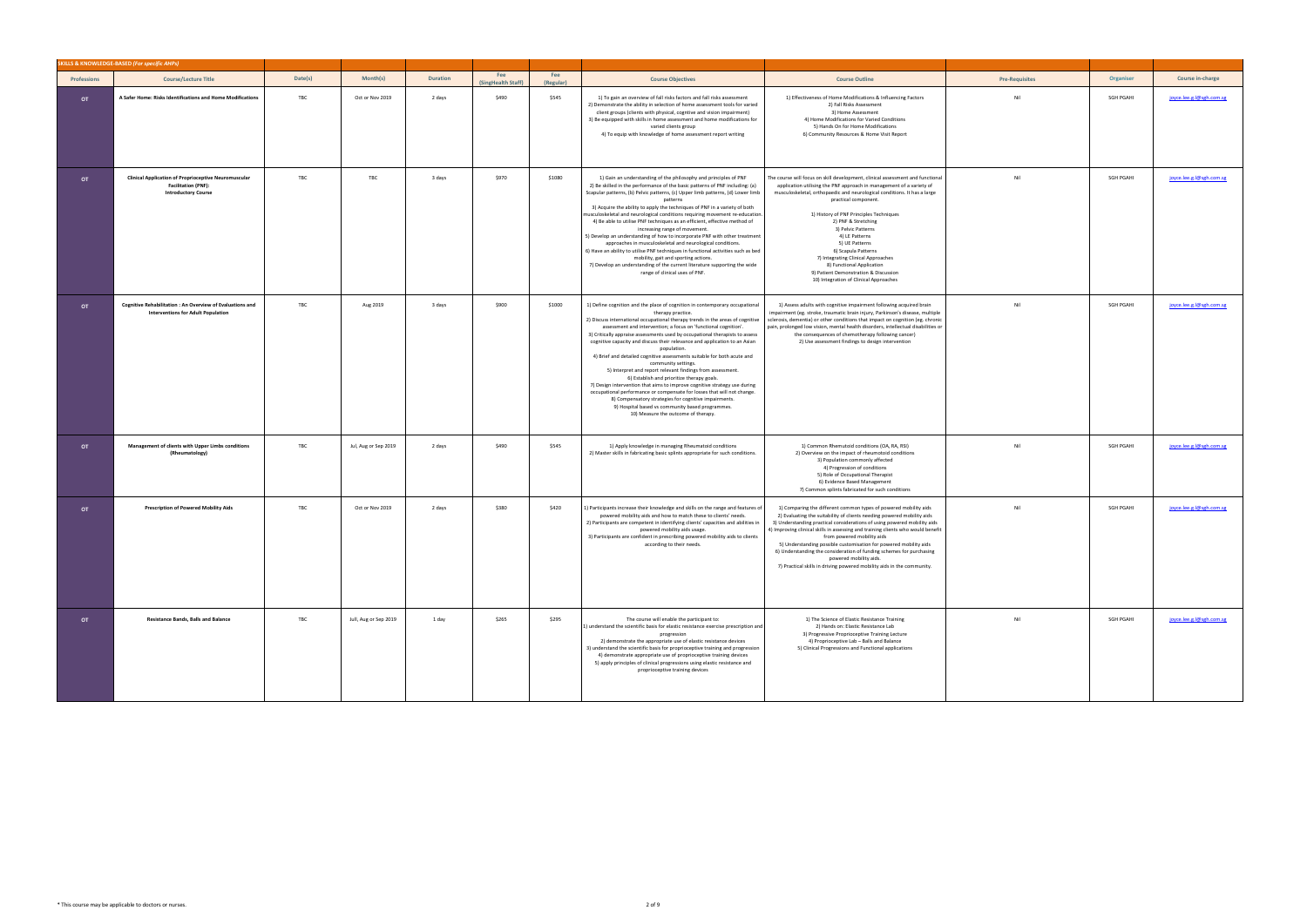|                    | SKILLS & KNOWLEDGE-BASED (For specific AHPs)                                                                            |                                                   |                           |                 |                           |                  |                                                                                                                                                                                                                                                                                                                                                                                                                                                                                                                                                                                                                                                                                                                                                                                                                                                                                                                     |                                                                                                                                                                                                                                                                                                                                                                                                                                                                                                                                                                                                                                                                                                                                                                                                                                                                |                       |           |                           |
|--------------------|-------------------------------------------------------------------------------------------------------------------------|---------------------------------------------------|---------------------------|-----------------|---------------------------|------------------|---------------------------------------------------------------------------------------------------------------------------------------------------------------------------------------------------------------------------------------------------------------------------------------------------------------------------------------------------------------------------------------------------------------------------------------------------------------------------------------------------------------------------------------------------------------------------------------------------------------------------------------------------------------------------------------------------------------------------------------------------------------------------------------------------------------------------------------------------------------------------------------------------------------------|----------------------------------------------------------------------------------------------------------------------------------------------------------------------------------------------------------------------------------------------------------------------------------------------------------------------------------------------------------------------------------------------------------------------------------------------------------------------------------------------------------------------------------------------------------------------------------------------------------------------------------------------------------------------------------------------------------------------------------------------------------------------------------------------------------------------------------------------------------------|-----------------------|-----------|---------------------------|
| <b>Professions</b> | <b>Course/Lecture Title</b>                                                                                             | Date(s)                                           | Month(s)                  | <b>Duration</b> | Fee<br>(SingHealth Staff) | Fee<br>(Regular) | <b>Course Objectives</b>                                                                                                                                                                                                                                                                                                                                                                                                                                                                                                                                                                                                                                                                                                                                                                                                                                                                                            | <b>Course Outline</b>                                                                                                                                                                                                                                                                                                                                                                                                                                                                                                                                                                                                                                                                                                                                                                                                                                          | <b>Pre-Requisites</b> | Organiser | Course in-charge          |
| PHARM              | <b>Ambulatory Care Course</b>                                                                                           | TBC                                               | Nov 2019                  | 1 day           | \$130                     | \$145            | 1) Recognise the role of a pharmacist on a multi-disciplinary team for the<br>treatment of specified diseases<br>2) Examine current pharmacotherapy used for specified diseases<br>3) Apply recent guidelines for the medication management of the specified<br>diseases<br>4) Identify the clinical presentation of the specified diseases<br>5) Review outcomes of specified diseases clinic from the University of Illinois at<br>Chicago (UIC)                                                                                                                                                                                                                                                                                                                                                                                                                                                                  | To gain understanding of the role in Ambulatory Care, in the specified<br>diseases                                                                                                                                                                                                                                                                                                                                                                                                                                                                                                                                                                                                                                                                                                                                                                             | Nil                   | SGH PGAHI | carlyn.wee.g.p@sgh.com.sg |
| PHARM              | <b>Anticoagulation Management Course</b>                                                                                | TBC                                               | TBC                       | 4 days          | \$995                     | \$1105           | To provide an opportunity for pharmacists, doctors and nurses to increase their<br>knowledge and expertise in managing patients receiving anticoagulation<br>therapy.                                                                                                                                                                                                                                                                                                                                                                                                                                                                                                                                                                                                                                                                                                                                               | 1) Overview of coagulation tests used in anticoagulant monitoring<br>2) DOACs uses and monitoring<br>3) VTE prophylaxis and treatment updates<br>4) Role of Anticoagulation in Patients with Various Medical Conditions<br>5) Perioperative management of patients on anticoagulants<br>6) Local experience of setting up Anticoagulation Service<br>7) Audit of Anticoagulation Clinic<br>8) Pharmacoeconomic modelling for<br>Anticoagulation Clinic<br>9) Virtual Monitoring Clinic<br>10) Clinical Attachment to Anticoagulation Clinic<br>11) Case Discussions                                                                                                                                                                                                                                                                                            | Nil                   | SGH PGAHI | carlyn.wee.g.p@sgh.com.sg |
| <b>PHARM</b>       | <b>Pharmacy Continuing Professional Education (CPE)</b>                                                                 | Look out for monthly email<br>alerts on lectures. | Lecture available monthly | 1 hour          | Complimentary             | Complimentary    | The Pharmacy Lecture Series consists of short seminars conducted regularly<br>throughout the year. It serves as a platform for pharmacists to update, develop<br>and acquire new knowledge and skills, to ensure continuing competence as<br>professionals throughout their careers.                                                                                                                                                                                                                                                                                                                                                                                                                                                                                                                                                                                                                                | To be advised 2 months before the lecture                                                                                                                                                                                                                                                                                                                                                                                                                                                                                                                                                                                                                                                                                                                                                                                                                      | Nil                   | SGH PGAHI | carlyn.wee.g.p@sgh.com.sg |
| PT.                | Advanced Respiratory Care and Exercise Prescription in Chronic<br><b>Lung Diseases</b>                                  | $24 - 30$                                         | Jul 2019                  | 5 half-days     | \$530                     | \$590            | At the end of the course, the participants should acquire:<br>1) Advanced understanding of the pathophysiology, diagnosis and management<br>approach of patients with COPD, chronic suppurative lung diseases and ILD<br>chronic lung disease<br>3) The ability to gather, interpret and synthesise information to evaluate the<br>impact of chronic respiratory disease on quality of life<br>4) Latest knowledge and skills to update existing pulmonary rehabilitation<br>programme or to implement new programmes                                                                                                                                                                                                                                                                                                                                                                                               | Patients with chronic lung diseases can be broadly categorised into obstructive<br>and restrictive dysfunction based on spirometry parameters. Besides<br>espiratory dysfunctions, these patients often develop secondary muscular and<br>2) Advanced skills to assess and provide holistic management for patients with psychosocial dysfunctions. This workshop aims to equip physiotherapists with<br>necessary skills to manage the complex cardiopulmonary problems in patients<br>with chronic lung diseases, such as chronic obstructive pulmonary disease<br>(COPD), chronic suppurative lung diseases, asthma and interstitial lung disease<br>(ILD). It is suitable for physiotherapists with working experience who are<br>starting to specialise in cardiopulmonary physiotherapy, as well as for<br>experienced clinicians as a refresher course. | Nil                   | SGH PGAHI | joyce.lee.g.l@sgh.com.sg  |
| PT                 | Advanced Respiratory Care and Exercise Prescription in Surgical<br>Population                                           | $13 - 19$                                         | Nov 2019                  | 5 half-days     | \$530                     | \$590            | At the end of the course, the participants should be able to:<br>1. Describe the current state of science and practice in preoperative<br>rehabilitation and prescribe an appropriate prehabilitation exercise program<br>2. Ability to gather, interpret and synthesize information to evaluate the impact<br>of surgery and its associated medical management on the patient's pulmonary<br>function<br>3. Advanced understanding of the pathogenesis, diagnosis and management<br>approach of patients with postoperative pulmonary complications (PPC)<br>4. Advanced skills to assess and provide holistic physiotherapy management for emerging evidence supporting the roles of physiotherapy in pulmonary care<br>patients undergoing complex surgery such as transplant, head and neck surgery and exercise rehabilitation during the peri-operative period will be explored.<br>and bariatric surgery     | Major and complex surgeries are being more routinely performed these days.<br>There is a substantial body of literature examining the pre-operative,<br>intraoperative & postoperative care of the surgical patients. This workshop<br>aims at equipping physiotherapists with skills necessary to manage the<br>complex surgical patients, in particularly the obese, elderly and pregnant<br>surgical candidate, as well as patients for head and neck surgery, lung surgery<br>and solid organ transplant. The pathophysiology and the clinical predicting<br>model for post-operative pulmonary complications will be reviewed. The                                                                                                                                                                                                                        | Nil                   | SGH PGAHI | joyce.lee.g.l@sgh.com.sg  |
| PT                 | <b>Clinical Application of Proprioceptive Neuromuscular</b><br><b>Facilitation (PNF):</b><br><b>Introductory Course</b> | TBC                                               | TBC                       | 3 days          | \$970                     | \$1080           | 1) Gain an understanding of the philosophy and principles of PNF<br>2) Be skilled in the performance of the basic patterns of PNF including: (a)<br>Scapular patterns, (b) Pelvic patterns, (c) Upper limb patterns, (d) Lower limb<br>patterns<br>3) Acquire the ability to apply the techniques of PNF in a variety of both<br>musculoskeletal and neurological conditions requiring movement re-education.<br>4) Be able to utilise PNF techniques as an efficient, effective method of<br>increasing range of movement.<br>5) Develop an understanding of how to incorporate PNF with other treatment<br>approaches in musculoskeletal and neurological conditions.<br>6) Have an ability to utilise PNF techniques in functional activities such as bed<br>mobility, gait and sporting actions.<br>7) Develop an understanding of the current literature supporting the wide<br>range of clinical uses of PNF. | The course will focus on skill development, clinical assessment and functional<br>application utilising the PNF approach in management of a variety of<br>musculoskeletal, orthopaedic and neurological conditions. It has a large<br>practical component.<br>1) History of PNF Principles Techniques<br>2) PNF & Stretching<br>3) Pelvic Patterns<br>4) LE Patterns<br>5) UE Patterns<br>6) Scapula Patterns<br>7) Integrating Clinical Approaches<br>8) Functional Application<br>9) Patient Demonstration & Discussion<br>10) Integration of Clinical Approaches                                                                                                                                                                                                                                                                                            | Nil                   | SGH PGAHI | joyce.lee.g.l@sgh.com.sg  |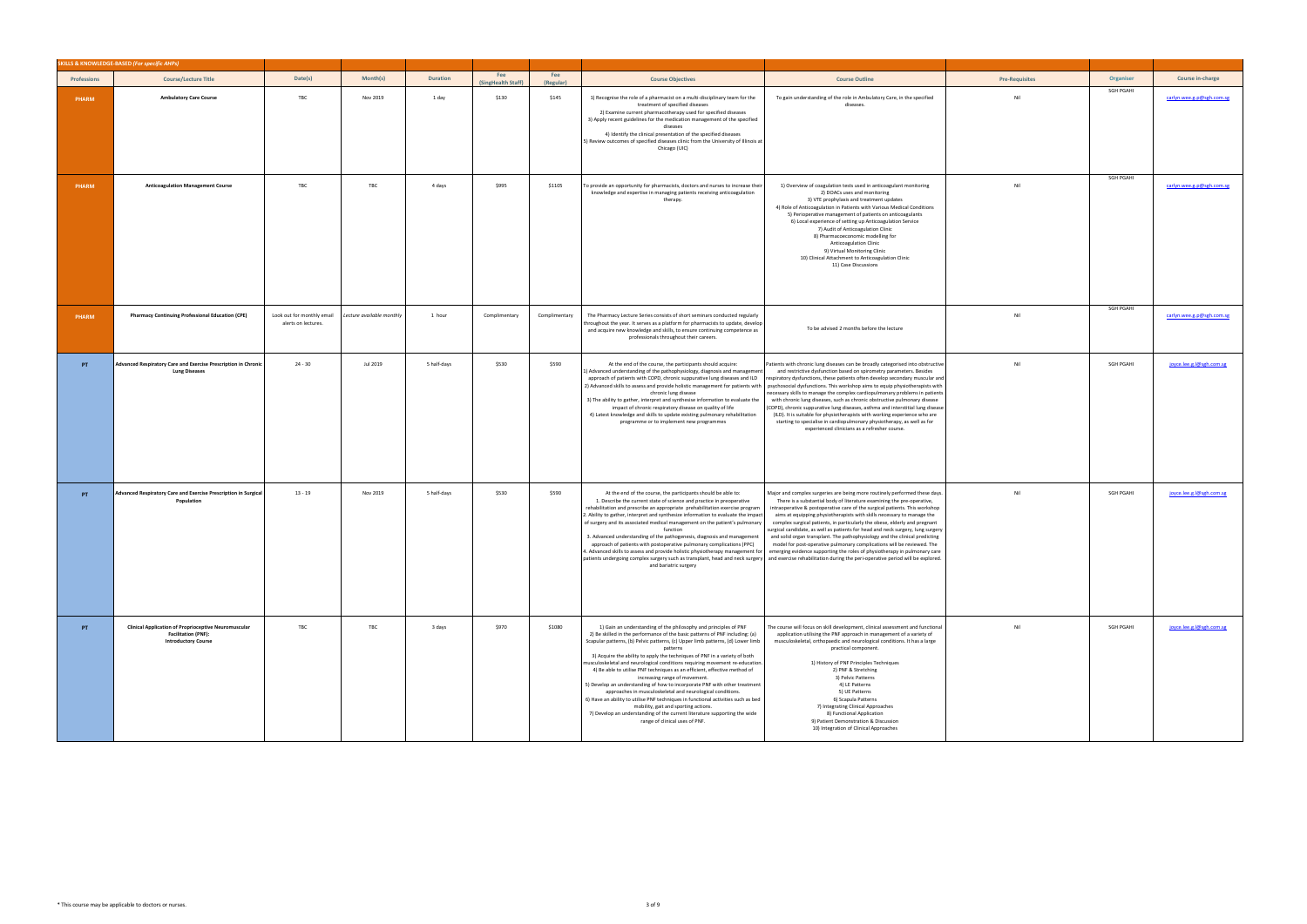|                    | SKILLS & KNOWLEDGE-BASED (For specific AHPs)                 |           |          |                 |                                 |                  |                                                                                                                                                                                                                                                                                                                                                                                                                                                                                                                                                                                                                                                                                                                                                                                                                                                                                                                                                                                                                                                                                                                                                                                                                                                                                                                        |                                                                                                                                                                                                                                                                                                                                                                                                                                                                                                                                                                                                                                                                                                                                         |                       |                  |                          |
|--------------------|--------------------------------------------------------------|-----------|----------|-----------------|---------------------------------|------------------|------------------------------------------------------------------------------------------------------------------------------------------------------------------------------------------------------------------------------------------------------------------------------------------------------------------------------------------------------------------------------------------------------------------------------------------------------------------------------------------------------------------------------------------------------------------------------------------------------------------------------------------------------------------------------------------------------------------------------------------------------------------------------------------------------------------------------------------------------------------------------------------------------------------------------------------------------------------------------------------------------------------------------------------------------------------------------------------------------------------------------------------------------------------------------------------------------------------------------------------------------------------------------------------------------------------------|-----------------------------------------------------------------------------------------------------------------------------------------------------------------------------------------------------------------------------------------------------------------------------------------------------------------------------------------------------------------------------------------------------------------------------------------------------------------------------------------------------------------------------------------------------------------------------------------------------------------------------------------------------------------------------------------------------------------------------------------|-----------------------|------------------|--------------------------|
| <b>Professions</b> | <b>Course/Lecture Title</b>                                  | Date(s)   | Month(s) | <b>Duration</b> | Fee<br><b>SingHealth Staff)</b> | Fee<br>(Regular) | <b>Course Objectives</b>                                                                                                                                                                                                                                                                                                                                                                                                                                                                                                                                                                                                                                                                                                                                                                                                                                                                                                                                                                                                                                                                                                                                                                                                                                                                                               | <b>Course Outline</b>                                                                                                                                                                                                                                                                                                                                                                                                                                                                                                                                                                                                                                                                                                                   | <b>Pre-Requisites</b> | Organiser        | Course in-charge         |
| PT                 | Clinical Reasoning Approach to Musculoskeletal Physiotherapy | $27 - 30$ | Aug 2019 | 4 half-days     | \$465                           | \$515            | At the end of the course, the participants should be able to:<br>1) Outline contemporary biopsychosocial approaches for management of<br>musculoskeletal disorders.<br>2) Formulate differential diagnoses of musculoskeletal disorders and evaluate<br>the most likely diagnosis.<br>3) Rationalize and prioritize treatment selections for effective management of<br>musculoskeletal disorders.                                                                                                                                                                                                                                                                                                                                                                                                                                                                                                                                                                                                                                                                                                                                                                                                                                                                                                                     | The development of clinical reasoning skills is a pertinent component to guide<br>one towards clinical expertise. This course will cover the principles of clinical<br>reasoning, pain neurophysiology, and adopt a systematic biopsychosocial<br>framework to guide assessment and management of musculoskeletal<br>disorders. The course will include large component group interactive<br>discussions.                                                                                                                                                                                                                                                                                                                               | Nil                   | <b>SGH PGAHI</b> | agnes.low.s.m@sgh.com.sg |
| PT                 | Clinical Reasoning for Physiotherapy Management in Stroke    | $3 - 6$   | Mar 2020 | 4 half-days     | \$430                           | \$475            | At the end of the course, participants should be able to:<br>1) Understand medical management of stroke patients in sub-acute and chronic<br>phases.<br>2) Be able to use the International Classification of Functioning, Disability and<br>Health (ICF) model as a framework for clinical reasoning in management of<br>people after stroke.<br>3) Understand the mechanisms underlying motor impairments following stroke<br>and their impact on performance of everyday activities.<br>4) Be able to prioritise physiotherapy interventions based on analysis of<br>impairments contributing to activity limitations.<br>5) Be able to identify prognostic factors contributing to recovery in people after<br>stroke.<br>6) Be able to utilise motivational interview techniques for goal setting.                                                                                                                                                                                                                                                                                                                                                                                                                                                                                                                | 1) Medical Management of Stroke Patients in Sub-acute and Chronic Phases<br>2) Mechanism of Impairments<br>3) Analysis and treatment of post-stroke impairments<br>4) Predictors of Post stroke Mobility<br>5) Motivational Interviewing & Goal setting                                                                                                                                                                                                                                                                                                                                                                                                                                                                                 | Nil                   | SGH PGAHI        | joyce.lee.g.l@sgh.com.sg |
| PT.                | <b>Evidence-based Practice in Physiotherapy</b>              | $23 - 28$ | May 2019 | 4 half-days     | \$445                           | \$495            | At the end of the course, the participants should be able to:<br>1) Conduct efficient and systematic search of medical literature that relates to a<br>clinical question<br>2) Appraise the quality of a clinical research based on its methodology<br>3) Interpret the results of common types of clinical research: Observation<br>studies, quasi-experimentalsention studies, experimental studies and review<br>studies<br>4) Asses the external validity and genearilizability of a research study                                                                                                                                                                                                                                                                                                                                                                                                                                                                                                                                                                                                                                                                                                                                                                                                                | 1) Principles of evidence-based practice for clinicians who wish to improve<br>their clinical practice through enhanced skills in sourcing, interpreting, and<br>applying the scientific literature<br>2) Commonly used literature appraisal tools for RCTs & systematic review, and<br>statistical data interpretation.                                                                                                                                                                                                                                                                                                                                                                                                                | Nil                   | SGH PGAHI        | joyce.lee.g.l@sgh.com.sg |
| PT.                | <b>Geriatric Rehabilitation</b>                              | $4 - 7$   | Feb 2020 | 4 half-days     | \$380                           | \$420            | At the end of the course, participants should be able to:<br>1) Identify the cognitive changes and implement a person-centered care in the<br>management of elderly with altered cognition<br>2) Identify the primary functional problems and associated impairments in<br>elderly with total joint arthroplasties and hip fractures.<br>3) Incorporate knowledge of the pathology and biomechanics of osteoporosis in<br>effective prevention and intervention.<br>4) Understand the causes of altered response to drug therapy in elderly and the<br>issues related to polypharmacy<br>5) Identify common drug classes used in the elderly for pain and other<br>conditions and understand their impact on physical therapy and its related side<br>effects<br>6) Recognize the causes of frailty and discuss its appropriate interventions<br>7) Conduct a falls assessment and understand the implications of the test<br>results.<br>8) Gain an update on the evidence in falls prevention.<br>9) Evaluate the role of physiotherapy in palliative care and gain evidence<br>surrounding the benefits of it.<br>10) Gain an understanding of how to assist older adults with impaired vision in<br>mobility tasks<br>11) Be able to incorporate knowledge of home environment modification in<br>falls prevention | This course aims to allow participants to gain an appreciation of cognitive<br>changes in the elderly and explore the strategies that can be used to manage<br>elderly with cognitive issues, and how to engage them in therapeutic<br>intervention. Other topics include management of common problems<br>experienced by the elderly population; such as falls and fractures and chronic<br>n problems prevalent in older adults such as frailty and osteoporosis. The impact<br>of drug therapy is also covered as older adults are often on pharmacological<br>therapy for their chronic problems. Participants will also explore the role of<br>physiotherapy in older adults with cancer and those who require palliative<br>care. | Nil                   | SGH PGAHI        | joyce.lee.g.l@sgh.com.sg |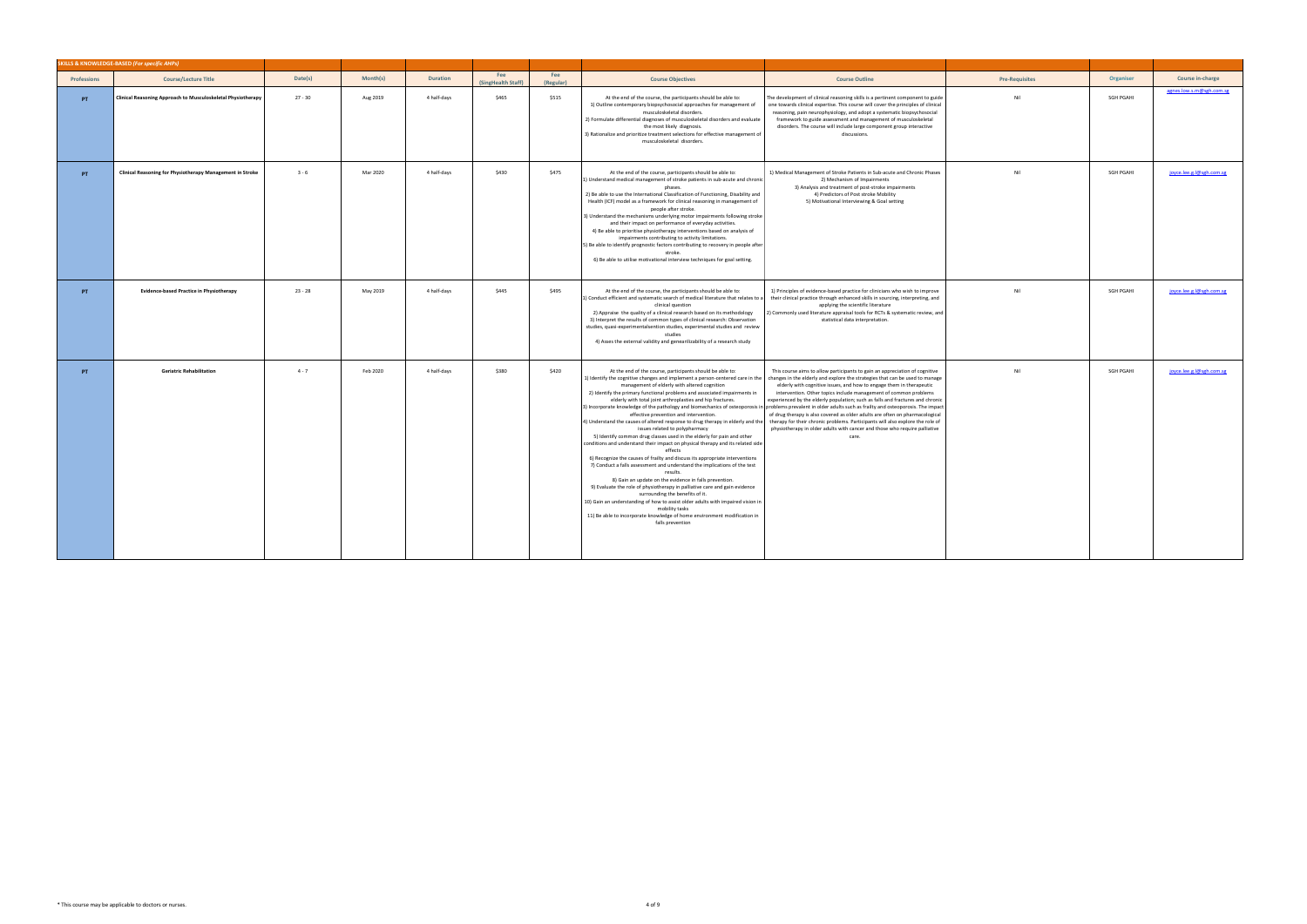|                    | SKILLS & KNOWLEDGE-BASED (For specific AHPs)                             |           |                      |                 |                           |                  |                                                                                                                                                                                                                                                                                                                                                                                                                                                                                                                                                                                                                                                                                                                                                                                                                                                                                                                                                                                                                                                                                                                                                                                                                                                                                                                                                                                                                                                                                                                                   |                                                                                                                                                                                                                                                                                                                                                                                                                                                                                                                                                                                                                                                                                                                                                                                                                                                                                                                                                                                                                                             |                       |           |                       |
|--------------------|--------------------------------------------------------------------------|-----------|----------------------|-----------------|---------------------------|------------------|-----------------------------------------------------------------------------------------------------------------------------------------------------------------------------------------------------------------------------------------------------------------------------------------------------------------------------------------------------------------------------------------------------------------------------------------------------------------------------------------------------------------------------------------------------------------------------------------------------------------------------------------------------------------------------------------------------------------------------------------------------------------------------------------------------------------------------------------------------------------------------------------------------------------------------------------------------------------------------------------------------------------------------------------------------------------------------------------------------------------------------------------------------------------------------------------------------------------------------------------------------------------------------------------------------------------------------------------------------------------------------------------------------------------------------------------------------------------------------------------------------------------------------------|---------------------------------------------------------------------------------------------------------------------------------------------------------------------------------------------------------------------------------------------------------------------------------------------------------------------------------------------------------------------------------------------------------------------------------------------------------------------------------------------------------------------------------------------------------------------------------------------------------------------------------------------------------------------------------------------------------------------------------------------------------------------------------------------------------------------------------------------------------------------------------------------------------------------------------------------------------------------------------------------------------------------------------------------|-----------------------|-----------|-----------------------|
| <b>Professions</b> | <b>Course/Lecture Title</b>                                              | Date(s)   | Month(s)             | <b>Duration</b> | Fee<br>(SingHealth Staff) | Fee<br>(Regular) | <b>Course Objectives</b>                                                                                                                                                                                                                                                                                                                                                                                                                                                                                                                                                                                                                                                                                                                                                                                                                                                                                                                                                                                                                                                                                                                                                                                                                                                                                                                                                                                                                                                                                                          | <b>Course Outline</b>                                                                                                                                                                                                                                                                                                                                                                                                                                                                                                                                                                                                                                                                                                                                                                                                                                                                                                                                                                                                                       | <b>Pre-Requisites</b> | Organiser | Course in-charge      |
| PT                 | Physiotherapy Management of Spinal Cord Injuries                         | $6 - 8$   | May 2019             | 3 days          | \$1015                    | \$1125           | At the end of this course will be able to:<br>1) describe typical patterns of motor loss and function for people with varying<br>levels of spinal cord injury (SCI)<br>2) list the key movement strategies used by people with C6 tetraplegia and<br>paraplegia to mobilise on the bed and transfer<br>3) provide 4 examples of ways to assess impairments and activity limitations<br>specific for people with SCI<br>4) conduct the motor and sensory assessments that form part of the<br>international Standards for Neurological Classification of SCI.<br>5) correctly categorise a person's SCI using the AIS classifications<br>6) demonstrate some key teaching strategies aimed at helping a person learn<br>wheelchair skills<br>7) describe some of the current controversy surrounding effective contracture<br>management<br>8) develop an appropriate strength training program for people with different<br>types of weakness<br>9) describe some common treatment options for the management of people<br>with respiratory complications following SCI<br>10) demonstrate at least two different ways to perform an assisted cough<br>11) identify the various walking options for people with different types of SCI<br>12) list the implications of paralysis of major lower limb muscles on gait<br>13) describe the biomechanical principles of different types of orthoses<br>14) list pros and cons of treadmill and robotic training<br>15) summarise the evidence for different gait training approaches | The following topics will be covered:<br>1) Medical implications of spinal cord injury<br>2) Physiotherapy assessment<br>3) Goal setting<br>4) Principles of management within an ICF framework<br>5) Training transfers and bed mobility<br>6) The International Standards for Neurological Classification of SCI<br>7) Contracture management<br>8) Respiratory management<br>9) Strength training<br>10) Gait and orthoses                                                                                                                                                                                                                                                                                                                                                                                                                                                                                                                                                                                                               | Nil                   | SGH PGAHI | joyce.lee.g.l@sgh.cor |
| PT.                | Physiotherapy Assessment & Management of Lumbopelvic<br><b>Disorders</b> | $17 - 20$ | Jun 2019             | 4 half-days     | \$455                     | \$505            | At the end of the course, the participants should be able to:<br>1) Differentiate accurately the possible different lumbo-pelvic disorders<br>commonly seen in the outpatient musculoskeletal clinic.<br>2) Plan, prioritize and perform a thorough physical assessment of the lumbo-<br>pelvic region, including the special tests and neurological assessment.<br>3) Formulate and perform an effective and efficient treatment plan including<br>exercise prescription that addresses the specific impairments of the lumbo-<br>pelvic region.<br>4) Appraise the treatment effect and outcome using appropriate outcome<br>measures and patient feedback as necessary.                                                                                                                                                                                                                                                                                                                                                                                                                                                                                                                                                                                                                                                                                                                                                                                                                                                        | The course will aim to provide participants with the additional skills and<br>knowledge needed to diagnose, classify and treat this diverse and complex<br>group of patients with lumbo-pelvic disorders at an intermediate level.<br>Participants will gain skills to differentiate and manage the different lower<br>back pain disorders with a sound clinical reasoning perspective. The workshop<br>will have a good mix of both theoretical and practical work.                                                                                                                                                                                                                                                                                                                                                                                                                                                                                                                                                                        | Nil                   | SGH PGAHI | agnes.low.s.m@sgh.cc  |
| PT.                | Physiotherapy Management of Parkinson's Disease                          | $25 - 28$ | Jun 2019             | 4 half-days     | \$430                     | \$475            | 1) Discuss the pathophysiology of Parkinson's Disease (PD).<br>2) Differentiate between PD and other atypical parkinsonian syndromes.<br>3) Discuss the medical management of people with PD.<br>4) List the criteria for deep brain stimulation.<br>5) Discuss the non-motor symptoms of PD and their impact on patients and<br>caregivers.<br>6) Perform a competent physiotherapy assessment of the patient with PD.<br>7) Discuss the rationale underlying various treatment approaches in people<br>with PD. These include resistance training, cognitive movement strategies and<br>use of cues.<br>8) Design and implement treatment programs for people with PD using an<br>evidence-based approach. This includes identifying individuals who are at risks<br>of falls.                                                                                                                                                                                                                                                                                                                                                                                                                                                                                                                                                                                                                                                                                                                                                  | 1) Overview of PD and atypical parkinsonism syndromes<br>2) Current trends in medical and surgical management of PD<br>3) Overview of Physiotherapy Assessment for people with PD in the continuum<br>of care<br>4) Physiotherapy Assessment of a patient with PD<br>5) Non-motor symptoms and their management<br>6) Managing behavioural and cognitive changes in PD<br>7) Mobility and gait problems, and falls: Effectiveness of evidence-based<br>interventions<br>8) Strategies for exercise programmes<br>9) Palliative issues in Advanced stage PD<br>10) Multidisciplinary care and its evidence                                                                                                                                                                                                                                                                                                                                                                                                                                   | Nil                   | SGH PGAHI | joyce.lee.g.l@sgh.cor |
| PT                 | Problem Solving Approach in Respiratory Physiotherapy                    | $9 - 14$  | Jan 2020             | 4 half-days     | \$520                     | \$580            | At the end of the course, the participants should acquire:<br>1. The skills to assess, identify indications, precautions and contraindications &<br>prioritize the respiratory problems amendable to physiotherapy techniques<br>2. Advanced knowledge on the rationale and scientific basis supporting the<br>various cardiorespiratory therapy techniques<br>3. Abilities to identify physiotherapy techniques and adjuncts that are suitable<br>for different respiratory issues<br>4. Practical skills to manage the various respiratory physiotherapy adjuncts                                                                                                                                                                                                                                                                                                                                                                                                                                                                                                                                                                                                                                                                                                                                                                                                                                                                                                                                                               | This course is particularly suitable for physiotherapists who encounter patients<br>with a broad range of breathing problem in both the acute care (but NOT<br>critical care) and community setting. This workshop introduces the "Problem<br>Solving Approach" to contemporary cardiopulmonary physiotherapy practice<br>It is a simple framework that helps clinical reasoning, and guide patient<br>management and outcomes through evaluation of clinical features and<br>potential pathophysiological basis. This workshop aim to provide both<br>physiological and scientific evidence to support, or otherwise, the commonly<br>used respiratory care modalities in local setting. This is an interactive<br>workshop with many case illustration and practical components. The contents<br>are appropriate for those who have some/ basic exposure to patients with<br>cardiopulmonary dysfunction, and aims to provide specialized care by<br>developing a systematic and evidence-based approach to respiratory care<br>delivery. | Nil                   | SGH PGAHI | joyce.lee.g.l@sgh.cor |
| PT                 | <b>Resistance Bands, Balls and Balance</b>                               | TBC       | Jul, Aug or Sep 2019 | 1 day           | \$265                     | \$295            | The course will enable the participant to:<br>1) understand the scientific basis for elastic resistance exercise prescription and<br>progression<br>2) demonstrate the appropriate use of elastic resistance devices<br>3) understand the scientific basis for proprioceptive training and progression<br>4) demonstrate appropriate use of proprioceptive training devices<br>5) apply principles of clinical progressions using elastic resistance and<br>proprioceptive training devices                                                                                                                                                                                                                                                                                                                                                                                                                                                                                                                                                                                                                                                                                                                                                                                                                                                                                                                                                                                                                                       | 1) The Science of Elastic Resistance Training<br>2) Hands on: Elastic Resistance Lab<br>3) Progressive Proprioceptive Training Lecture<br>4) Proprioceptive Lab - Balls and Balance<br>5) Clinical Progressions and Functional applications                                                                                                                                                                                                                                                                                                                                                                                                                                                                                                                                                                                                                                                                                                                                                                                                 | Nil                   | SGH PGAHI | joyce.lee.g.l@sgh.con |
| PT.                | Tai Chi for Rehabilitation                                               | TBC       | TBC                  | 2 days          | \$710                     | \$790            | 1) To gain the essential principles of taichi<br>2) understand how taichi can be incorporated into therapy sessions for patients<br>with pain, chronic conditions (DM, arthritis, stroke etc), balance and fall<br>prevention<br>3) To be able to teach taichi effectively in lying, sitting or standing                                                                                                                                                                                                                                                                                                                                                                                                                                                                                                                                                                                                                                                                                                                                                                                                                                                                                                                                                                                                                                                                                                                                                                                                                          | 1) Understand essential tai chi principles<br>2) Explore the inner meaning and gain deeper insights into tai chi<br>3) Three different tai chi styles<br>a) Chen style tai chi: Vigorous and sophisticated, containing fast and slow<br>movements along with powerful spiral force<br>b) Sun style: includes a unique qigong (life energy) along with agile steps<br>c) Yang: has graceful and slow movements which promote health.                                                                                                                                                                                                                                                                                                                                                                                                                                                                                                                                                                                                         | Nil                   | SGH PGAHI | joyce.lee.g.l@sgh.cor |

| <b>Pre-Requisites</b> | Organiser        | <b>Course in-charge</b>  |
|-----------------------|------------------|--------------------------|
| Nil                   | SGH PGAHI        | joyce.lee.g.l@sgh.com.sg |
|                       |                  |                          |
|                       |                  |                          |
|                       |                  |                          |
|                       |                  |                          |
|                       |                  |                          |
|                       |                  |                          |
|                       |                  |                          |
|                       |                  |                          |
|                       |                  |                          |
|                       |                  |                          |
|                       |                  |                          |
|                       |                  |                          |
| Nil                   | SGH PGAHI        | agnes.low.s.m@sgh.com.sg |
|                       |                  |                          |
|                       |                  |                          |
|                       |                  |                          |
|                       |                  |                          |
| Nil                   | SGH PGAHI        | joyce.lee.g.l@sgh.com.sg |
|                       |                  |                          |
|                       |                  |                          |
|                       |                  |                          |
|                       |                  |                          |
|                       |                  |                          |
|                       |                  |                          |
| Nil                   | <b>SGH PGAHI</b> | joyce.lee.g.l@sgh.com.sg |
|                       |                  |                          |
|                       |                  |                          |
|                       |                  |                          |
|                       |                  |                          |
|                       |                  |                          |
|                       |                  |                          |
|                       |                  |                          |
|                       |                  |                          |
|                       |                  |                          |
| Nil                   | SGH PGAHI        | joyce.lee.g.l@sgh.com.sg |
|                       |                  |                          |
|                       |                  |                          |
|                       |                  |                          |
|                       |                  |                          |
|                       |                  |                          |
|                       |                  |                          |
| Nil                   | SGH PGAHI        | joyce.lee.g.l@sgh.com.sg |
|                       |                  |                          |
|                       |                  |                          |
|                       |                  |                          |
|                       |                  |                          |
|                       |                  |                          |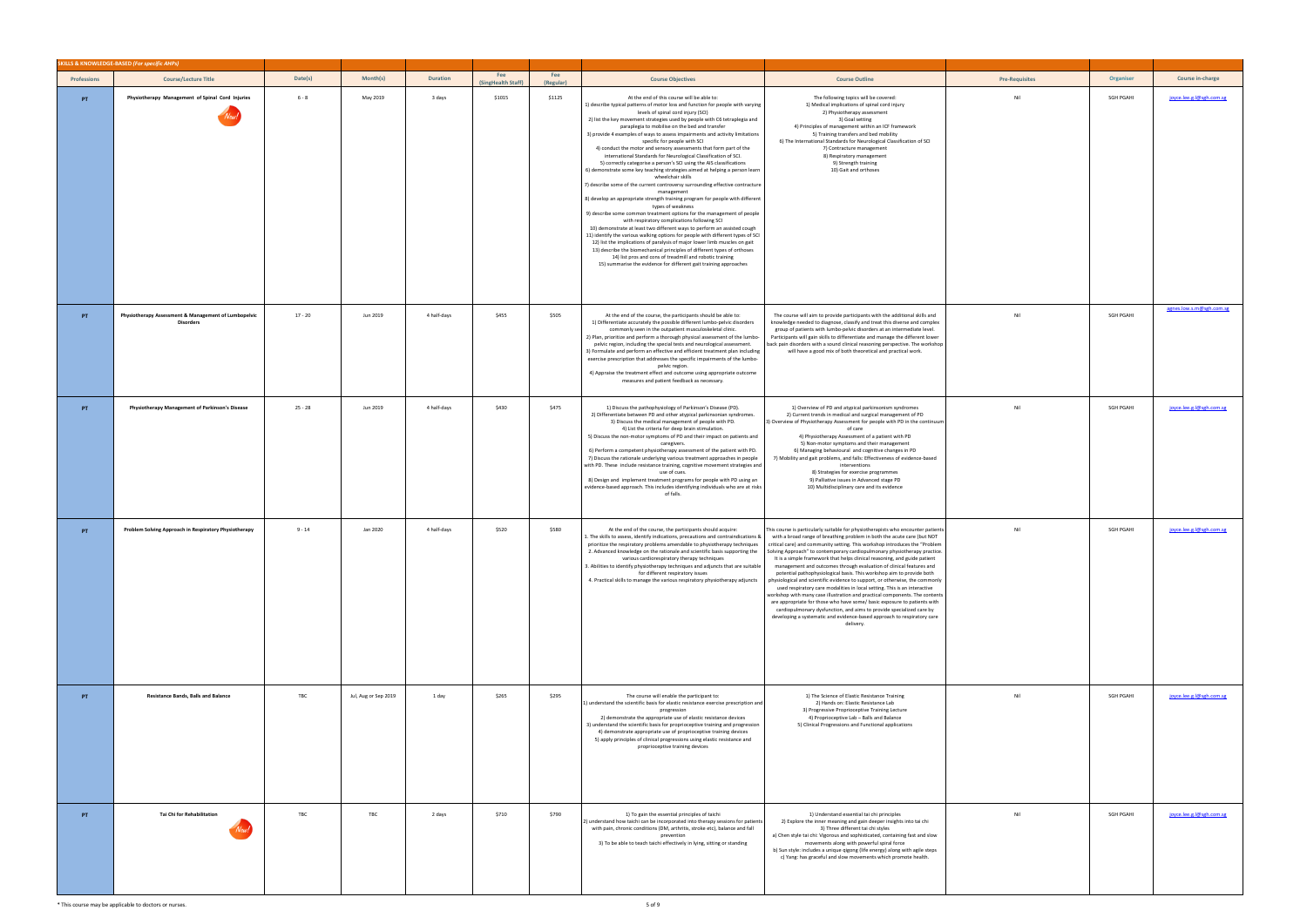|                    | <b>SKILLS &amp; KNOWLEDGE-BASED (For specific AHPs)</b> |                    |                   |                 |                           |                  |                                                                                                                                                                                                                                                                                                                                                                                                                                                                                                                                                                                                                                                                                                                                                                                                                                                                                                                                                                                           |                                                                                                                                                                                                                                                                                                                                                                                                                                                                                                                                                                                                                                                                                                                                                                                                                                      |                                     |                  |                           |
|--------------------|---------------------------------------------------------|--------------------|-------------------|-----------------|---------------------------|------------------|-------------------------------------------------------------------------------------------------------------------------------------------------------------------------------------------------------------------------------------------------------------------------------------------------------------------------------------------------------------------------------------------------------------------------------------------------------------------------------------------------------------------------------------------------------------------------------------------------------------------------------------------------------------------------------------------------------------------------------------------------------------------------------------------------------------------------------------------------------------------------------------------------------------------------------------------------------------------------------------------|--------------------------------------------------------------------------------------------------------------------------------------------------------------------------------------------------------------------------------------------------------------------------------------------------------------------------------------------------------------------------------------------------------------------------------------------------------------------------------------------------------------------------------------------------------------------------------------------------------------------------------------------------------------------------------------------------------------------------------------------------------------------------------------------------------------------------------------|-------------------------------------|------------------|---------------------------|
| <b>Professions</b> | <b>Course/Lecture Title</b>                             | Date(s)            | Month(s)          | <b>Duration</b> | Fee<br>(SingHealth Staff) | Fee<br>(Regular) | <b>Course Objectives</b>                                                                                                                                                                                                                                                                                                                                                                                                                                                                                                                                                                                                                                                                                                                                                                                                                                                                                                                                                                  | <b>Course Outline</b>                                                                                                                                                                                                                                                                                                                                                                                                                                                                                                                                                                                                                                                                                                                                                                                                                | <b>Pre-Requisites</b>               | Organiser        | Course in-charge          |
| PT                 | <b>Upper Cervical Spine and Head Disorders</b>          | $2 - 4$            | May 2019          | 3 days          | \$1005                    | \$1115           | 1) Advance their skills, differential diagnosis and sub-classification of complex<br>upper cervical disorders including headache (migraine, cluster, TTH, CEH, post<br>traumatic headache, TMD), dizziness (vestibular, cervicogenic and<br>ophthalmologic and neurological causes), whiplash and pain classification.<br>2) Advance their skills and competence in the assessment of complex upper<br>cervical spine disorders including advanced assessment of articular, motor,<br>sensorimotor, neurological, pain sensitivity, cortical body (neck) schema<br>changes and vestibular contributions<br>3) Improve skills and competence in appropriate application of a broader range<br>of interventions to manage complex upper cervical spine disorders including<br>highly targeted and specific manual therapy and neck specific exercise,<br>vestibular rehabilitation, motor imagery and management of pain sensitivity.                                                       | This 3-day course provides an update on:<br>1) Overview of classification of headache<br>2) Physiotherapy management of upper cervical spine disorders for different<br>type of headache (Headache, orofacial pain and bruxism).<br>3) Practical component on the evidence-based management for each of these<br>headache and upper cervical spine disorders.                                                                                                                                                                                                                                                                                                                                                                                                                                                                        | Nil                                 | <b>SGH PGAHI</b> | agnes.low.s.m@sgh.com.sg  |
| PT                 | <b>Vestibular Rehabilitation</b>                        | 28 - 29<br>$2 - 3$ | Nov-19<br>Dec -19 | 4 half-days     | \$380                     | \$420            | At the end of the course, participants will be able to:<br>1) Discuss the anatomy and physiology of the vestibular system.<br>2) Discuss the possible causes of dizziness/vertigo and imbalance<br>3) Differentiate between central, peripheral and other causes of<br>dizziness/vertigo, including benign paroxysmal positional vertigo (BPPV),<br>vestibular neuritis and cervicogenic dizziness.<br>4) Describe typical laboratory-based tests of vestibular and hearing function<br>and interpret common findings. These include calorics and hearing tests.<br>Perform a basic bedside evaluation of a patient with dizziness/vertigo. These<br>include oculomotor, positional, balance and gait tests.<br>5) Perform a basic evaluation of balance under varying sensory conditions and<br>interpret the findings.<br>6) Develop an evidence-based treatment program for balance and dizziness,<br>including BPPV, with measurable, functional outcomes from assessment<br>findings | This course aims to introduce healthcare professionals to the assessment and<br>treatment of dizziness and balance problems resulting from vestibular<br>disorders. Participants will be able to differentiate between patients with<br>central and peripheral vestibular disorders, treat those who are suitable and<br>refer those who are not to appropriate specialists. It begins with the anatomy<br>and physiology of the vestibular system and how dysfunctions in this system<br>can lead to complaints of dizziness, vertigo, loss of balance, difficulty in<br>walking and falls. Clinical tests of balance and vestibular function, including<br>positional testing, and the significance of abnormal findings, will be<br>demonstrated, and practiced. This workshop comprises lectures, practical and<br>case studies. | Nil                                 | SGH PGAHI        | joyce.lee.g.l@sgh.com.sg  |
| <b>POD</b>         | <b>Local Anesthesia Techniques for Foot and Ankle</b>   | TBC                | Jun 2019          | 2 half-days     | \$910                     | \$1010           | 1) Critically evaluate the indications/contraindications for local anaesthetic<br>injection therapy in the lower limb<br>2) Critically appraise the pharmacological principles surrounding the safe use of 1) Revision on Neuroanatomy, neurophysiology, medical history, physical and<br>local anaesthetics for injection<br>3) Demonstrate advanced anatomical knowledge associated with local<br>anaesthetic injection administration<br>4) Learn different techniques (eg. ring block, skin infiltration) for different<br>procedure (nail surgery, wound debridement, wart treatment)<br>5) Effectively communicate with patients & colleagues the role of local<br>anaesthetic injection therapy<br>6) Clearly identify appropriate pre and post injection care<br>7) Safely carry out the pre-requisite number of injections, including appropriate<br>aseptic technique                                                                                                           | There are Theory and Practical segments for this course:<br>Theory:<br>psychological<br>2) Literature review on local anesthesia for foot & ankle<br>3) Pharmacology of local anesthetics and vasoconstrictors<br>4) local anesthetics and dosing<br>5) Safety considerations<br>6) Local and systemic complications<br>7) Handling emergencies<br>Practical:<br>1) Blocks in the Foot & Ankle (Demo session with Q&A session)                                                                                                                                                                                                                                                                                                                                                                                                       | Prior training of Local Anaesthesia | SGH PGAHI        | agnes.low.s.m@sgh.com.sg  |
| <b>RAD</b>         | <b>Ultrasound Elastography</b>                          | TBC                | TBC               | 1 day           | \$300                     | \$335            | After completing this course, the participant should be able to:<br>1) Understand the principles of strain and shear-wave elastography<br>3) Understand the clinical application of strain and shear-wave elastography in<br>the evaluation of musculo-tendinous pathologies, liver fibrosis/cirrhosis and<br>breast lesions<br>4) Recognize the normal and abnormal features of musculo-tendinous, liver and<br>breast tissues evaluated using ultrasound elastography                                                                                                                                                                                                                                                                                                                                                                                                                                                                                                                   | 1) Musculo-tendinous elastography: principle, technique, applications,<br>potential pitfalls and diagnostic performance<br>2) Be familiar with the differences between strain and shear-wave elastography 2) Liver elastography: principle, technique, applications, potential pitfalls and<br>diagnostic performance<br>3) Breast elastsography: principle, technique, applications, potential pitfalls<br>and diagnostic performance<br>4) Practical demonstration                                                                                                                                                                                                                                                                                                                                                                 | Nil                                 | SGH PGAHI        | carlyn.wee.g.p@sgh.com.sg |

| <b>LEADERSHIP &amp; COMMUNICATIONS</b> |                                                     |         |                 |                 |                           |                  |                                                                                                                                                                                                                                                                                                                                                                                                                   |                                                                                                                                                                                                                                                                                                                      |                       |                  |                           |
|----------------------------------------|-----------------------------------------------------|---------|-----------------|-----------------|---------------------------|------------------|-------------------------------------------------------------------------------------------------------------------------------------------------------------------------------------------------------------------------------------------------------------------------------------------------------------------------------------------------------------------------------------------------------------------|----------------------------------------------------------------------------------------------------------------------------------------------------------------------------------------------------------------------------------------------------------------------------------------------------------------------|-----------------------|------------------|---------------------------|
| Professions                            | <b>Course/Lecture Title</b>                         | Date(s) | <b>Month(s)</b> | <b>Duration</b> | Fee<br>(SingHealth Staff) | Fee<br>(Regular) | <b>Course Objectives</b>                                                                                                                                                                                                                                                                                                                                                                                          | <b>Course Outline</b>                                                                                                                                                                                                                                                                                                | <b>Pre-Requisites</b> | Institution      | Course in-charge          |
| <b>AHP</b>                             | Developing Leadership Capabilities & Effectiveness* | TBC     | TBC             | 2 days          | \$380                     | \$420            | 1) Understand principles and insights into leadership<br>2) Apply knowledge and skills learnt<br>3) Develop into not merely good, but an extraordinary and effective leader.                                                                                                                                                                                                                                      | 1) Great Leaders Make a Great Difference<br>2) Character is the Essence of Leadership<br>3) Leadership Principles and Skills<br>4) Leadership Styles: Using the Right One<br>5) Leadership and Teams<br>6) Legacy of Leadership: Develop Your People                                                                 | Nil                   | <b>SGH PGAHI</b> | carlyn.wee.g.p@sgh.com.sg |
| <b>AHP</b>                             | Positive Leadership*                                | 18 & 31 | Jul 2019        | 2 days          | \$605                     | \$670            | 1) Explain the case for positive leadership.<br>2) Imbue positive meaning into work and leadership.<br>3) Share a few elements of the Performance-Happiness Model.<br>4) Understand their own happiness at work.<br>5) Have a more positive emotional effect on others.<br>6) Give and receive growth-promoting feedback.<br>7) Transform crisis into opportunities for learning, growth and enhanced<br>service. | 1) The Case for Positive Leadership<br>2) Positive Meaning in Work<br>3) The Performance-Happiness Model and the iOpener People and<br>Performance Questionnaire, which is based on the model<br>4) Leading with Emotional Awareness<br>5) Positive Communication<br>6) Positive Leadership in the face of Adversity | Nil                   | SGH PGAHI        | amelia.lim.j.t@sgh.com.sg |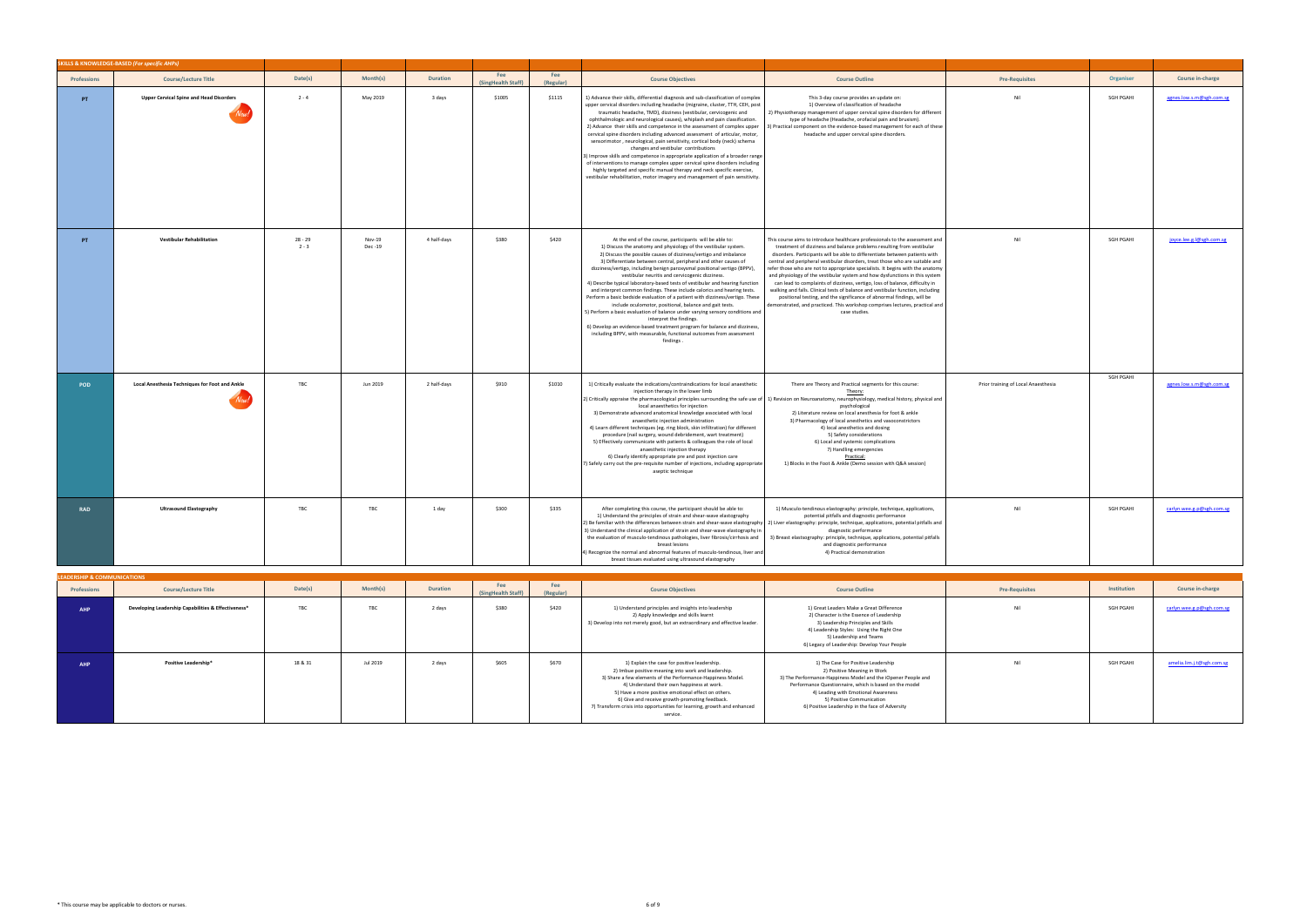| <b>DAGOGY &amp; RESEARCH</b> |                                                                           |                                                      |                                  |                                            |                                                 |                  |                                                                                                                                                                                                                                                                                                                                                                                                                                                                    |                                                                                                                                                                                                                                                                                                                                                                                                                                                                                                                                                                                                                                                                                                                                                                                               |                                                                                                      |                                       |                                                       |
|------------------------------|---------------------------------------------------------------------------|------------------------------------------------------|----------------------------------|--------------------------------------------|-------------------------------------------------|------------------|--------------------------------------------------------------------------------------------------------------------------------------------------------------------------------------------------------------------------------------------------------------------------------------------------------------------------------------------------------------------------------------------------------------------------------------------------------------------|-----------------------------------------------------------------------------------------------------------------------------------------------------------------------------------------------------------------------------------------------------------------------------------------------------------------------------------------------------------------------------------------------------------------------------------------------------------------------------------------------------------------------------------------------------------------------------------------------------------------------------------------------------------------------------------------------------------------------------------------------------------------------------------------------|------------------------------------------------------------------------------------------------------|---------------------------------------|-------------------------------------------------------|
| Professions                  | <b>Course/Lecture Title</b>                                               | Date(s)                                              | Month(s)                         | <b>Duration</b>                            | Fee<br>(SingHealth Staff)                       | Fee<br>(Regular) | <b>Course Objectives</b>                                                                                                                                                                                                                                                                                                                                                                                                                                           | <b>Course Outline</b>                                                                                                                                                                                                                                                                                                                                                                                                                                                                                                                                                                                                                                                                                                                                                                         | <b>Pre-Requisites</b>                                                                                | Institution                           | Course in-charge                                      |
| AHP                          | Biostatistics for Research (Basic/Intermediate)*                          | $21 - 23$<br>$11 - 13$<br>$11 - 13$                  | Jan 2019<br>Feb 2019<br>Mar 2019 | 3 days                                     | \$660                                           | \$735            | 1) Equip participants with the knowledge and skills to design a database and<br>perform basic data processing and analysis using SPSS.                                                                                                                                                                                                                                                                                                                             | 1) SPSS Basics - Defining Data<br>2) Introduction to Clinical Research Methodology<br>3) Quantitative Analysis: Parametric and Non-Parametric tests<br>4) Merging files. Exporting files from Excel & Access. Syntax commands<br>5) Recording data, logical and compute statements. Charts & graphs<br>5) Qualitative Analysis: Determining associations between categorical variables<br>- Chi square, Fisher's Exact and McNemar test. Use of Odds Ratios and<br><b>Relative Risks</b><br>7) Correlation & Linear Regression Association between Quantitative Variables<br>8) Logistic Regression<br>9) Survival Analysis: Kaplan Meier and Cox regression for Analysis of<br>Quantitative Data with Censoring                                                                              | Nil                                                                                                  | SGH PGAHI                             | amelia.lim.j.t@sgh.com.sg<br>agnes.low.s.m@sgh.com.sg |
| <b>AHP</b>                   | <b>Biostatistics for Research (Advance)*</b>                              | $13 - 15$                                            | May 2019                         | 3 days                                     | \$710                                           | \$790            | 1) Equip participants with the knowledge and skills to design a database and<br>perform basic data processing and analysis using SPSS.                                                                                                                                                                                                                                                                                                                             | 1) Basic Revisit<br>2) Intermediate Revisit<br>3) Multinomial, Ordinal & Conditional Logistic Regression<br>4) Linear Regression vs General Linear Model<br>5) Linear Mixed Models & GLM<br>6) Repeated Measures GLM vs Mixed Model<br><b>Generalized Estimating Equations (GEE)</b><br>7) Poisson Regression &<br>Weighted Logistic Regression<br>8) ROC Analysis - Development of Risk Score Models<br>9) Principal Components Analysis, Factor & Reliability Analysis                                                                                                                                                                                                                                                                                                                      | Healthcare professionals who completed the Biostatistics for<br>Research (Basic/Intermediate) Course | <b>SGH PGAHI</b>                      | amelia.lim.j.t@sgh.com.sg<br>agnes.low.s.m@sgh.com.sg |
| <b>AHP</b>                   | <b>Clinical Supervision</b>                                               | TBC                                                  | Oct 2019                         | 2 days                                     | \$445                                           | \$495            | 1) Describe and demonstrate the application of Proctor's Model of Supervision<br>2) Identify barriers/challenges to effective supervision<br>3) Apply SMART Concept to crafting of "Learning Contract"<br>4) Explain the importance of feedback<br>5) Discuss barriers to providing and receiving feedback<br>6) Implement strategies to facilitate effective feedback<br>7) Facilitate reflection using Gibb's Model of Reflection                                | Quality clinical supervision is built on a foundation of knowledge and skills in<br>clinical teaching and education. This course is designed to improve the<br>supervisory skills of clinicians who are responsible for coaching students or<br>junior staff. Participants will learn and practise important evidence-based<br>principles of effective clinical supervision, and use a simple framework to<br>establish an effective and sustainable supervision culture within healthcare<br>organisations.                                                                                                                                                                                                                                                                                  | Nil                                                                                                  | <b>SGH PGAHI</b>                      | carlyn.wee.g.p@sgh.com.sg                             |
|                              | <b>KILLS &amp; KNOWLEDGE-BASED (For all AHPs)</b>                         |                                                      |                                  |                                            |                                                 |                  |                                                                                                                                                                                                                                                                                                                                                                                                                                                                    |                                                                                                                                                                                                                                                                                                                                                                                                                                                                                                                                                                                                                                                                                                                                                                                               |                                                                                                      |                                       |                                                       |
|                              |                                                                           |                                                      |                                  |                                            | Fee                                             | Fee              |                                                                                                                                                                                                                                                                                                                                                                                                                                                                    |                                                                                                                                                                                                                                                                                                                                                                                                                                                                                                                                                                                                                                                                                                                                                                                               |                                                                                                      |                                       |                                                       |
| Professions                  | <b>Course/Lecture Title</b><br><b>Continuing Education Lecture Series</b> | Date(s)<br>30/01/2019                                | Month(s)<br>Jan                  | <b>Duration</b><br>1 hour in the afternoon | (SingHealth Staff)<br>\$6.00/pax (for provision | (Regular)<br>N.A | <b>Course Objectives</b><br>Enhance and upgrade capabilities through lunch-time talks                                                                                                                                                                                                                                                                                                                                                                              | <b>Course Outline</b>                                                                                                                                                                                                                                                                                                                                                                                                                                                                                                                                                                                                                                                                                                                                                                         | <b>Pre-Requisites</b><br>Nil                                                                         | Organiser<br><b>CGH-AHP Education</b> | Course in-charge<br>ahp_edu@cgh.com.sg                |
| AHP                          | (approx 6 for FY19)                                                       | 20/03/2019<br>15/05/2019<br>17/07/2019<br>18/09/2019 | Mar<br>May<br>Jul<br>Sep         | (once every 2 months)                      | of lunch)                                       |                  | that provide bite-sized information sharing sessions                                                                                                                                                                                                                                                                                                                                                                                                               | To be advised 2 months before the lecture                                                                                                                                                                                                                                                                                                                                                                                                                                                                                                                                                                                                                                                                                                                                                     |                                                                                                      |                                       |                                                       |
| <b>AHP</b>                   | <b>Continuing Professional Development (CPD)</b>                          | Look out for monthly email<br>alerts on lectures.    | Once every month                 | 1 hour                                     | Complimentary                                   | Complimentary    | The CPD Lecture Series consists of short seminars conducted regularly<br>throughout the year. It serves primarily as a platform to discuss the latest<br>developments within various aspects of the allied health profession. Specialists<br>from various healthcare professions are invited to share their expertise, thus<br>providing alternative views on topics and offering allied health professionals<br>with a holistic view of their role in healthcare. | To be advised 2 months before the lecture                                                                                                                                                                                                                                                                                                                                                                                                                                                                                                                                                                                                                                                                                                                                                     | Nil                                                                                                  | <b>SGH PGAHI</b>                      | pgahi@sgh.com.sg                                      |
| AHP                          | Applied Suicide Intervention Skills Training (ASIST)*                     | TBC                                                  | Jul 2019<br>Nov 2019<br>Mar 2020 | 2 days                                     | \$490                                           | \$545            | 1) Acquire knowledge and skills to deal with person at risk of suicide with<br>greater confidence and competence.<br>2) Recognise and assist persons at risk of suicide using an effective suicide<br>intervention model.                                                                                                                                                                                                                                          | 1) Introduction Module<br>- Sets the tone, norms & expectations of the learning experience.<br>2) Attitudes Module<br>- Sensitises participants to their own attitudes towards suicide. Creates an<br>understanding of the impact that attitudes have on their intervention process.<br>3) Knowledge Module<br>- Provides participants with the knowledge & skills to recognize & assess the<br>risk of suicide.<br>4) Intervention Module<br>Presents a model for effective suicide intervention. Participants develop their<br>skills through observation, supervised simulation experiences & role-plays.<br>5) Resources Module<br>Generates information about resources in the local community. Promotes a<br>commitment by participants to build local resources into helping networks. | Nil                                                                                                  | <b>SGH PGAHI</b>                      | amelia.lim.j.t@sgh.com.sg                             |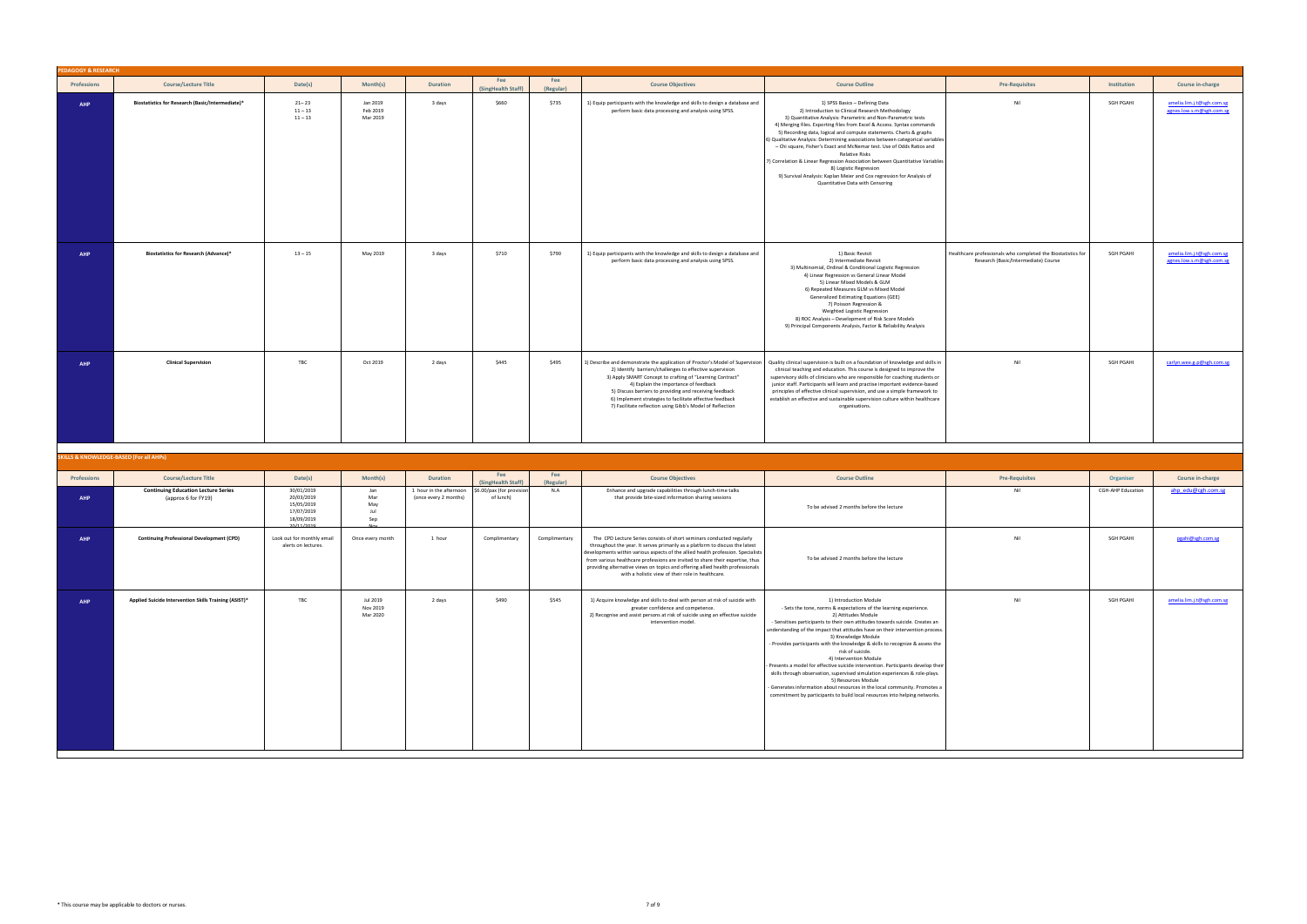|             | SKILLS & KNOWLEDGE-BASED (For all AHPs)                                     |                    |                       |                                                                                    |                                    |                                    |                                                                                                                                                                                                                                                                                                                                                                                                                                                                                                                                                                                                    |                                                                                                                                                                                                                                                                                                                                                                                                                                                              |                                                                                                                                              |                  |                           |
|-------------|-----------------------------------------------------------------------------|--------------------|-----------------------|------------------------------------------------------------------------------------|------------------------------------|------------------------------------|----------------------------------------------------------------------------------------------------------------------------------------------------------------------------------------------------------------------------------------------------------------------------------------------------------------------------------------------------------------------------------------------------------------------------------------------------------------------------------------------------------------------------------------------------------------------------------------------------|--------------------------------------------------------------------------------------------------------------------------------------------------------------------------------------------------------------------------------------------------------------------------------------------------------------------------------------------------------------------------------------------------------------------------------------------------------------|----------------------------------------------------------------------------------------------------------------------------------------------|------------------|---------------------------|
| Professions | <b>Course/Lecture Title</b>                                                 | Date(s)            | Month(s)              | <b>Duration</b>                                                                    | Fee<br>(SingHealth Staff)          | Fee<br>(Regular)                   | <b>Course Objectives</b>                                                                                                                                                                                                                                                                                                                                                                                                                                                                                                                                                                           | <b>Course Outline</b>                                                                                                                                                                                                                                                                                                                                                                                                                                        | <b>Pre-Requisites</b>                                                                                                                        | Organiser        | Course in-charge          |
| <b>AHP</b>  | <b>Diabetes Nutrition Course*</b>                                           | 5                  | Sept 2019             | 1 day                                                                              | \$205                              | \$230                              | 1) educate the multidisciplinary diabetes healthcare providers with basic yet<br>essential nutrition knowledge on diabetes.<br>2) Debunk misconceptions surrounding diet and diabetes.<br>3) Enhance the importance of using self-blood glucose monitoring as a tool to<br>better achieve the control of blood glucose level and to see how different food<br>affect blood glucose level                                                                                                                                                                                                           | 1) Nutrition - in diabetes management<br>2) Diabetes nutrition recommendations - current updates<br>3) "Diabetic diet" - Facts and Fallacies<br>4) Eating with Diabetes<br>5) Meal Planning with Diabetes<br>6) Glycaemic Index and mixed meals<br>7) Importance of SBGM<br>8) Tracking hypers and hypos<br>9) Eating Out<br>10) Armchair supermarket tour                                                                                                   | Nil                                                                                                                                          | SGH PGAHI        | amelia.lim.j.t@sgh.com.sg |
| <b>AHP</b>  | <b>Enteral Nutrition Course*</b>                                            | TBC                | Feb 2020              | 1 day                                                                              | \$205                              | \$230                              | 1) To equip healthcare providers with skills in handling patients requiring<br>enteral nutrition feeding.<br>2) Promote evidence based practice for enteral nutrition management.<br>3) Perform nutrition screening and identify patients requiring enteral nutrition<br>4) Understand the causes and problems of malnutrition, and the importance of<br>providing appropriate enteral nutrition<br>5) Identify feeding problems/complications in tube fed patients<br>6) Understand the various commonly used enteral feeds<br>7) Understand the various feeding tubes/devices and its management | 1) Nutrition screening and assessment<br>2) Enteral feeding rationale and monitoring<br>3) Enteral feed product selection<br>4) Enteral product taste session<br>5) Identifying enteral feeding complications<br>6) Enteral feeding trouble shooting<br>7) Medication administration via feeding tube<br>8) Feeding tube selection                                                                                                                           | Nil                                                                                                                                          | SGH PGAHI        | amelia.lim.j.t@sgh.com.sg |
| <b>AHP</b>  | Ergonomics*                                                                 | TBC                | Feb or Mar 2020       | 2 Days<br>2.5 Days for Occupational<br>Therapists<br>(0.5 day to be 1 month later) | \$415 (2 days)<br>\$520 (2.5 days) | \$460 (2 days)<br>\$580 (2.5 days) | 1) Understand the principles of Ergonomics.<br>2) Understand anthropometry and its application in workplace design.<br>3) Understand and apply tools and methodologies to assess risk factors in office<br>and industrial settings.<br>4) Understand and apply methodologies in evaluating manual handling.<br>5) Understand and apply the Singapore Standard SS514 Code of Practice for<br>Office Ergonomics                                                                                                                                                                                      | The 2 day course covers:<br>1) Musculoskeletal Systems and Disorders<br>2) Ergonomics Risk Assessment<br>3) Anthropometry<br>4) Ergonomics Programme Development<br>5) Office Ergonomics<br>6) Manual Handling<br>Additonal 1/2 day for Occupational Therapists on Case Discussions and<br>Applications.                                                                                                                                                     | Nil                                                                                                                                          | SGH PGAHI        | joyce.lee.g.l@sgh.com.sg  |
| <b>AHP</b>  | <b>Essential Counselling Skills Course*</b>                                 | 30 & 31<br>26 & 27 | May 2019<br>Sept 2019 | 2 days                                                                             | \$475                              | \$525                              | 1) Understanding what counselling is<br>2) Acquire effective counselling skills<br>3) Application of a problem-solving structure to facilitate positive intervention.                                                                                                                                                                                                                                                                                                                                                                                                                              | 1) Overview of counseling<br>2) Qualities of an effective helper<br>3) Seven principles of casework<br>4) Attending Observational Behaviours<br>5) Basic listening skills<br>6) The Problem-Solving Approach: PADI                                                                                                                                                                                                                                           | Nil                                                                                                                                          | <b>SGH PGAHI</b> | amelia.lim.j.t@sgh.com.sg |
| <b>AHP</b>  | Influencing Behaviour in Dementia Care Through Person-<br>Centred Approach* | TBC                | Aug or Sep 2019       | 2 days                                                                             | \$520                              | \$580                              | 1) Define what it means to be person-centred in a care setting.<br>2) Adopt the person-centred approach to address responsive behaviours of<br>persons with dementia.<br>3) Apply the Enriched Model of Dementia to influence behaviour so as to<br>promote dignity and respect for people with dementia                                                                                                                                                                                                                                                                                           | 1) Experiential Activity<br>2. Unpacking Person-centred Care (PCC) Principles<br>a) Definition=VIPS<br>b) Barriers to VIPS in care setting<br>3) Using the Enriched Model of Dementia to address responsive behaviours<br>a) Defining responsive behaviours<br>b) Adopt the Enriched Model of Dementia to explain the responsive<br>behaviours<br>c) Formulate PCC interventions to address the responsive behaviours                                        | Nil                                                                                                                                          | SGH PGAHI        | joyce.lee.g.l@sgh.com.sg  |
| AHP         | Introduction to Art Therapy/ Art Therapy in Patient Care                    | TBC                | TBC                   | 1 day                                                                              | \$225                              | \$250                              | 1) Discuss and compare of different styles and schools of art therapy<br>2) Understanding of meaning and uses of various art materials<br>3) Art therapy evaluation tools<br>4) Group experiential<br>5) Role play on how to engage a new client in art making                                                                                                                                                                                                                                                                                                                                     | This is an introductory course to professionals on theory and practice of art<br>therapy. The course offers opportunity to understand the development of the<br>profession and how it is utilised in the clinical setting as well as for<br>professional development. This is a highly practical/ hands-on workshop. No<br>previous experience of art making is required but it is important that<br>participant be prepared to take part in art making.     | Nil<br>(No previous experience of art making is required but it is<br>important that participant be prepared to take part in art<br>making.) | SGH PGAHI        | carlyn.wee.g.p@sgh.com.sg |
| AHP         | Introduction to Solution Focused Brief Therapy*                             | TBC                | Sept 2019             | 2 days<br>and 3 hour post course<br>follow up                                      | \$660                              | \$735                              | 1) Acquire knowledge of the core skills, mind-set and philosophy of Solution<br>Focused Brief Therapy (SFBT).<br>2) Appreciate the relevance of SFBT to their clinical practice (specifically within<br>the healthcare setting).<br>3) Practice application of the solution focused model structure during the<br>course of the workshop.                                                                                                                                                                                                                                                          | 1) Introduction to the history, development, philosophy & mindset of solution<br>focused brief therapy<br>2) Basic framework for first session protocol<br>3) Key questioning techniques<br>4) Stages of Solution Building<br>5) Review of Day 1 & process<br>6) Basic framework for second & subsequent session protocol<br>7) Applying EARS process<br>8) Dealing with client setbacks, relapses & challenging situations<br>9) Final review of SF process | Nil                                                                                                                                          | SGH PGAHI        | amelia.lim.j.t@sgh.com.sg |
| <b>AHP</b>  | Mental Health First Aid (MHFA)*                                             | 7&8                | Nov 2019              | 2 days                                                                             | \$430                              | \$475                              | 1) Equip participants with basic mental health knowledge.<br>2) Recognize common mental health problems.<br>3) Provide initial help for persons in distress.<br>4) Guide the person towards appropriate professional help.                                                                                                                                                                                                                                                                                                                                                                         | 1) Introduction of Mental Health First Aid<br>2) Mental Health Issues in Singapore<br>3) Psychosis<br>4) Mood Disorders<br>5) Anxiety Disorders<br>6) Addiction Problems<br>7) Self care as a first aider                                                                                                                                                                                                                                                    | Nil                                                                                                                                          | SGH PGAHI        | amelia.lim.j.t@sgh.com.sg |